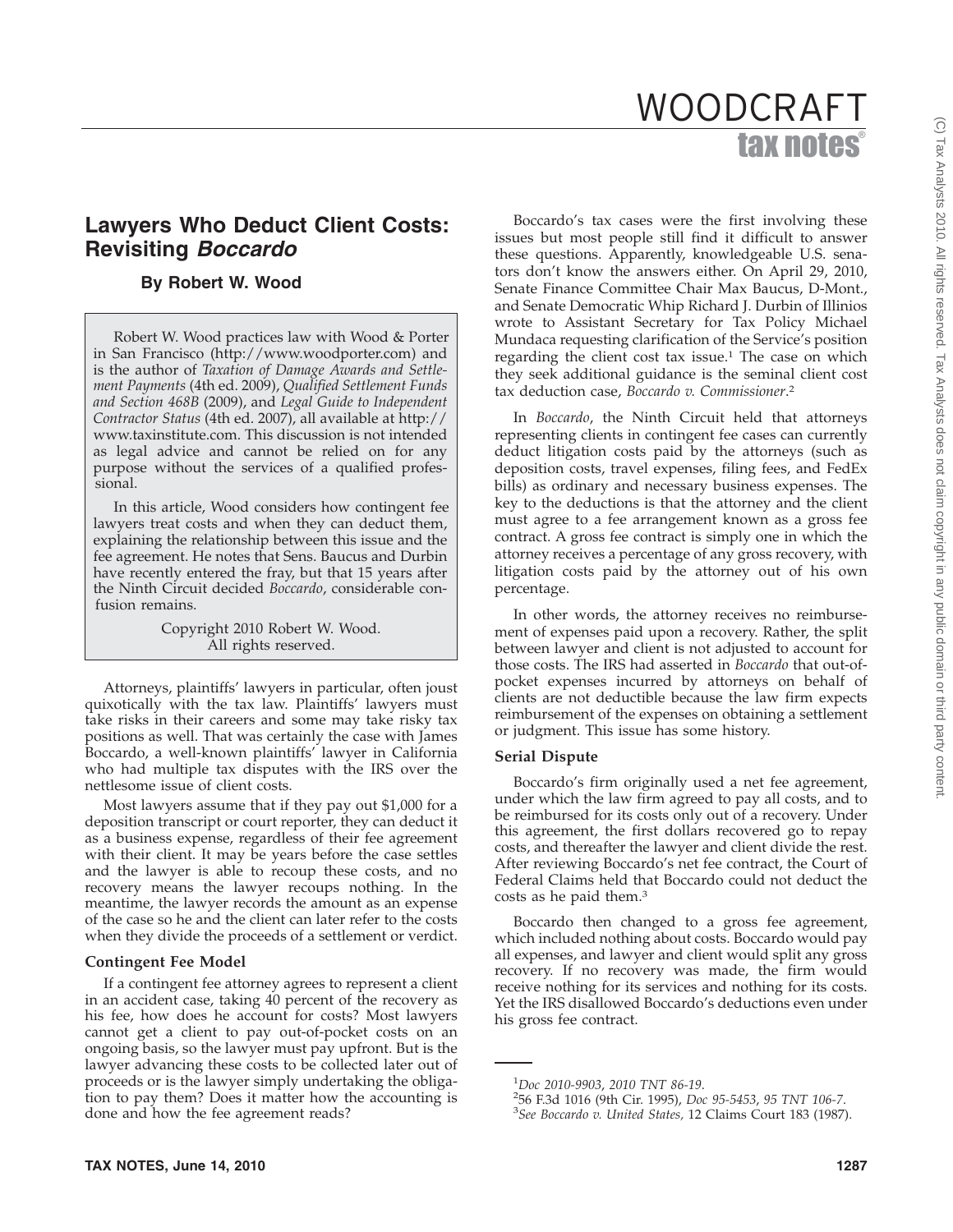In Tax Court this time, the court agreed with the IRS that Boccardo still expected substantial reimbursement.4 The Tax Court said it didn't matter if the law firm had no legal right to be reimbursed by the client, as long as the firm had an expectation of generating a fee from the matter that would at least cover the costs incurred. Even Boccardo's gross fee agreement was based on that expectation. Therefore, the Tax Court found that the costs paid by Boccardo and his firm under the gross fee contracts with clients were advances and were not deductible when made.

Boccardo next appealed to the Ninth Circuit, arguing that his first two tax cases were unfair. Reversing the Tax Court, the Ninth Circuit held that Boccardo's firm incurred deductible ordinary and necessary business expenses when it paid the client costs under the gross fee arrangement.<sup>5</sup> The Ninth Circuit considered it normal business practice for plaintiffs' firms to pay client costs. Although the IRS argued that this practice violated state professional standards, the Ninth Circuit found no prohibition on an attorney paying his client's expenses.

The Ninth Circuit concluded that the tax deductions were legitimate. After all, the reason a tax deduction wasn't available on the net fee approach was that the lawyer was essentially making a loan. Under the gross fee arrangement, there was no obligation on the client's part to repay the money expended. If the lawyer was simply shouldering the costs, how could it be a loan?

#### **Continuing Controversy**

As Baucus and Durbin point out, *Boccardo* did not end the controversy. The IRS issued a field service advice stating that it would not follow *Boccardo* except in the Ninth Circuit.6 Moreover, the Service said it would continue to argue that the gross fee distinction should not affect whether advanced expenses are treated as loans. The senators note that the field service advice does not provide any rationale for declining to follow the Ninth Circuit.

Subsequent Tax Court decisions have suggested that the Tax Court may now be in line with the Ninth Circuit, perhaps agreeing that in any circuit, gross fee contracts are different. In *Pelton & Gunther v. Commissioner*, <sup>7</sup> the Tax Court pointed out that the law firm's fee, which was paid by the client, was billed at a stated hourly rate, not on a contingency basis. Therefore, payment of the firm's fees and reimbursement of costs were on a dollar-for-dollar basis. The Tax Court ruled that the *Pelton & Gunther* facts were clearly distinguishable from the gross fee contract considered in *Boccardo*.

Similarly, in *Baddell v. Commissioner*, <sup>8</sup> the Tax Court relied on *Boccardo*, distinguishing its gross fee contract from a case in which clients must reimburse the law firm for costs, regardless of the outcome of the clients' case. The court said that when there is a reimbursement

obligation, it is reasonable to view the costs when paid as a loan. That rationale suggests that the rule must have an inverse. When there is no reimbursement arrangement, how could it be viewed as a loan?

This led Baucus and Durbin to conclude that the IRS position in the field service advice is inconsistent with subsequent Tax Court decisions. These decisions do not challenge the holding or rationale of the *Boccardo* case on gross fee contracts, and appear to accept *Boccardo*'s conclusions. According to the senators, the IRS appears to have based its position on Tax Court decisions that were reviewed and affirmed by the Ninth Circuit. Baucus and Durbin cited *Canelo v. Commissioner*<sup>9</sup> and *Silverton v. Commissioner*. 10

In both cases, the Ninth Circuit affirmed the rule that litigation costs advanced for contingent fee clients cannot be deducted and were most appropriately treated as loans. The converse — when costs are simply paid and not advanced — must be different. As Senators Baucus and Durbin put it:

In light of the reliance the IRS placed upon court decisions and, notably, court decisions reviewed by the Ninth Circuit, in formulating its litigating positions prior to 1995, it is not clear why the IRS has declined to follow the Ninth Circuit's *Boccardo* decision.<sup>11</sup>

The senators point out repeatedly that the Tax Court has accepted the distinction drawn by the Ninth Circuit between gross fee and other fee arrangements. That results in similarly situated taxpayers inside and outside the Ninth Circuit being treated differently for no good reason.

#### **Drafting Agreements**

With most contingent fee agreements, the client is assured no payment is due unless there is a recovery. Costs can be paid under a variety of arrangements: subtracted solely from the client's share; taken off the top before the client and lawyer split the remainder, according to the percentages on which they have agreed; or paid only by the attorneys as the case proceeds and the recovery simply split according to the agreed-on percentages. For plaintiffs' lawyers who don't ever want to fight with the IRS, the safest course is to treat costs as loans (that is, a net-fee arrangement).

Clearly, this is painful, for they are paying the costs over several years, yet not deducting them until what could be many years later. Depending on how the fee agreement reads, it may also be overly timid even outside the Ninth Circuit. After all, a business expense is a business expense, and that makes it worthwhile to explore different ways of tackling this issue.

Suppose you have a standard one-third contingent fee agreement and you will advance all costs. Assume your fee agreement says that when the case is finally resolved, the costs will come off the top, reimbursing you for all your outlays. Thereafter, you will receive one-third and

<sup>4</sup> *See Boccardo v. Commissioner,* T.C. Memo. 1993-224 (1993), *Doc 93-5922*, *93 TNT 111-13*. <sup>5</sup>

*See Boccardo*, 56 F.3d at 1020. <sup>6</sup>

*See* 1997 FSA 442. <sup>7</sup>

<sup>&</sup>lt;sup>7</sup>T.C. Memo. 1999-339, *Doc 1999-32749*, 1999 TNT 196-58.

T.C. Memo. 2000-303, *Doc 2000-24769*, *2000 TNT 188-8*.

<sup>&</sup>lt;sup>9</sup>53 T.C. 217 (1969), aff'd, 447 F.2d 484 (9th Cir. 1971).

<sup>&</sup>lt;sup>10</sup>T.C. Memo. 1977-198, *aff'd*, 647 F.2d 172 (9th Cir. 1981). <sup>11</sup>See supra note 1.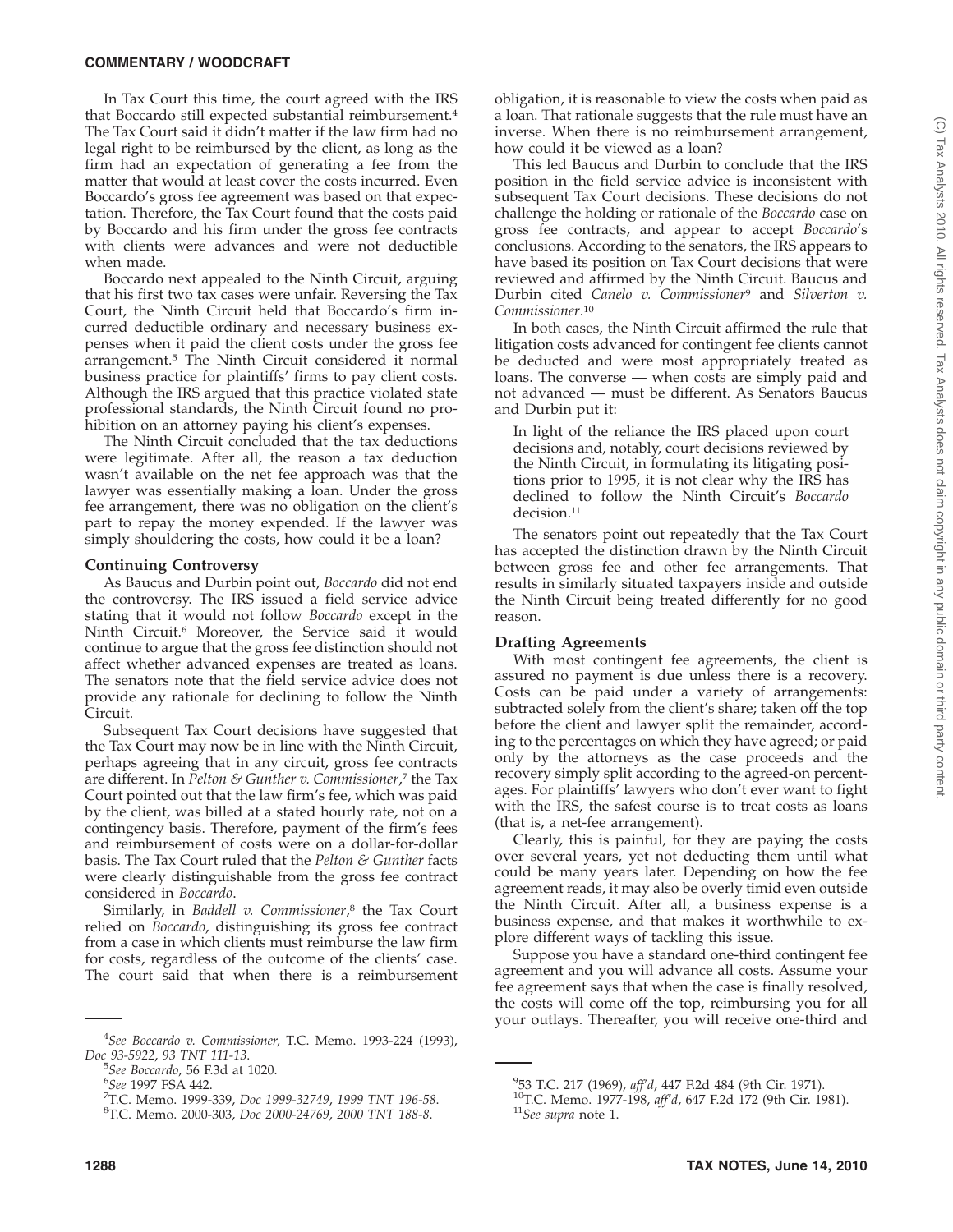the client two-thirds. The costs you are paying during the course of the case are not deductible, but are loans to the client. When the case settles a few years later, you treat the recovery as income and deduct all the costs in that year.12

As a result, strictly from a tax perspective, you should want your fee agreement to state that your law firm will be responsible for paying (not advancing) all costs and expenses. Then when the case settles, lawyer and client will simply split the proceeds according to the agreement. One can presumably factor in likely costs in arriving at this split.

The result of such a fee-sharing arrangement (making no reference to costs) is that the lawyer is not being reimbursed. In fact, the costs are borne entirely by the lawyer. If the costs come off the top, they are being borne solely by the client or by both the client and the lawyer, depending on whether the settlement is sufficient in size to absorb all the costs.

How you draft your fee agreement clearly matters in the Ninth Circuit. According to Baucus and Durbin (and they are correct in my view), it should matter everywhere. It matters for tax treatment and it affects how money is divided. Consider the following examples. The first three are all common (although example 2 is less common than examples 1 and 3).

**Example 1:** You take a case on a 35 percent contingency basis, with costs subtracted from your gross recovery. You recover \$1,000, and costs equal \$100. You first subtract the \$100, which repays you for the \$100 you laid out. The \$900 balance is split 35 percent to you and 65 percent to the client; you get \$315. You can't deduct the \$100 in costs until the year of the settlement. Your total cash is \$415, but \$100 was your own money. Your net cash is \$315.

**Example 2:** You are on a 35 percent contingency, but this time your agreement (truly in gross) is merely to divide the proceeds. In effect, you'll bear all costs. If you recover the \$1,000 and have \$100 in expenses, you receive \$350. However, \$100 is really a reimbursement of your own money. If you regard the \$100 as a loan, only \$250 of the \$350 is income. In the Ninth Circuit, you can deduct the \$100 when you paid it, but you must then take the entire \$350 into income when the case settles. Outside the Ninth Circuit, the same rule should apply, but the IRS disagrees. (Baucus and Durbin want to know why.) Your net cash is \$250.

**Example 3:** You are still on a 35 percent contingency. This time your fee agreement says you will advance costs, but that when you split 35 percent to you and 65 percent to the client, your reimbursement of costs will come entirely out of the *client's* share. Your costs are still \$100. When the case settles for \$1,000, you first subtract the \$100 that is reimbursed to you. The \$1,000 gross is split 65 percent to the client and 35 percent to you, so your share is \$350. You receive that \$350 plus the \$100 reimbursement. The client ends up with \$550. Your net is \$350.

**Example 4:** You are still on a 35 percent contingency, but now have different rate structures, one if you bear all costs (example 2), one if the client bears all costs (example 3), and one if you share the burden of costs (example 1). Unlike any of the three examples above, your fee agreement provides that the client can elect one of the following approaches:

- costs are deducted first off the top, and then the client pays you 35 percent;
- costs are ignored, but the client pays you 40 percent; or
- the client pays you 30 percent of the gross, and costs are deducted entirely from the client's 70 percent share.

I have never seen this fourth possibility. Variations of it might call for the lawyer (not the client) having the right to select from the menu, or for the formula with the highest or lowest net to the lawyer to apply automatically.

Further, it might be possible to offer some kind of hybrid. For example, what if the fee agreement calls for a gross fee of 40 percent, but says that in no event will the share the client receives be less than would be determined under a net fee of 35 percent? The latter provision could presumably be written into a kind of savings clause. Is there a loan problem (potentially preventing a current deduction by the lawyer) if the savings clause is not triggered? Is the mere presence of the savings clause enough to preclude a deduction?

A list of alternative cost approaches brings the issue into sharp focus. Having alternatives (whether the client or the lawyer has the option of which approach to apply) may make the case for a current deduction harder. The IRS seems myopic in its focus on the loan model, and probably would sniff out a loan in this somewhere. That makes example 2 the clearest and best approach from a tax viewpoint. If the lawyer is paying the costs in years 1, 2, and 3, only to receive a gross share of a recovery in year 4, it is hard to see how there is a loan, even if the lawyer is trying to factor in the likely amount of costs in the case when he sets the percentage sharing in his fee agreement.

### **Conclusion**

I am almost afraid to hazard this guess, but I think most contingent fee lawyers deduct their expenses on an ongoing basis, regardless of how their fee agreement may read. When I say my guess is that most do this, I'm not sure if I mean most by numbers of offices, most by dollars, or both. I would assume that the large and sophisticated plaintiffs' law firms (of which there are now many) do not blindly deduct their costs. In fact, unless the large and sophisticated plaintiffs' firms shift to a gross fee arrangement, which they may view as risky from a financial viewpoint (truly the tax tail wagging the dog), they probably account for client costs as loans.

So perhaps my ''most'' speculation is overstated or just plain wrong. However, even if I am wrong and if the compliance levels are higher than I think they are, I do know there is considerable confusion over this. Baucus

<sup>12</sup>*See Hughes & Luce, LLP v. Commissioner,* 70 F.3d 16 (5th Cir. 1995), *Doc 95-10693*, *95 TNT 233-2*.